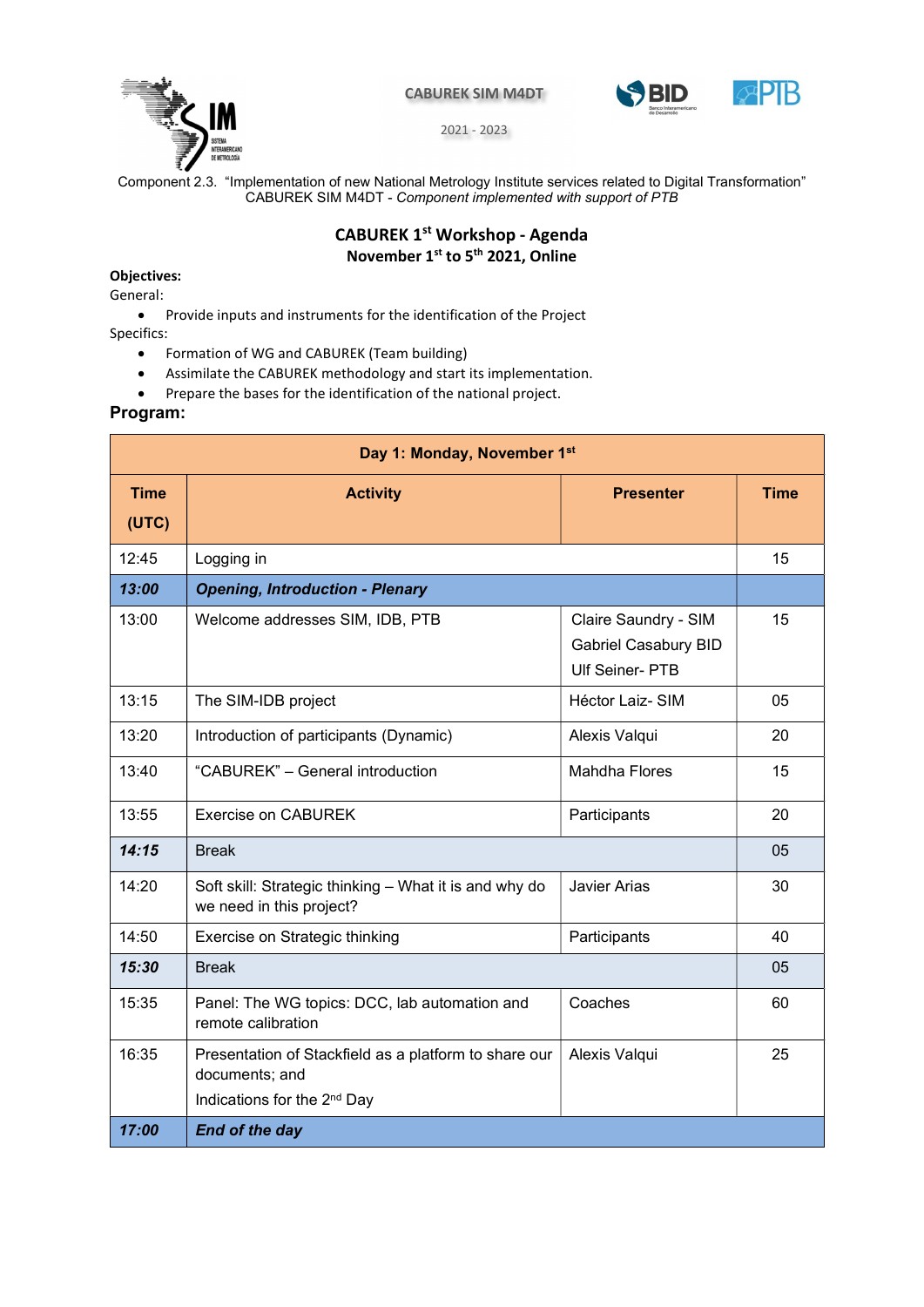



2021 - 2023

| Day 2: Tuesday, November 2nd<br><b>Space for self-organized working</b>                                                                                                                                                                                    |                                                                                                                       |                  |                              |  |  |
|------------------------------------------------------------------------------------------------------------------------------------------------------------------------------------------------------------------------------------------------------------|-----------------------------------------------------------------------------------------------------------------------|------------------|------------------------------|--|--|
| <b>Time</b><br>(UTC)                                                                                                                                                                                                                                       | <b>Activity</b>                                                                                                       | <b>Presenter</b> | <b>Time</b>                  |  |  |
| 13:00                                                                                                                                                                                                                                                      | "Introduction into the use of Mural: only for those who are<br>not familiar with Mural, the others start at 13:30 UTC | Alexis Valqui    | 30                           |  |  |
| 13:30                                                                                                                                                                                                                                                      | Introduction to the day (for everyone)                                                                                | Alexis Valqui    | 15                           |  |  |
| 13:45<br><b>Subgroups</b><br>up to<br>Team work to prepare a presentation.<br>15:30<br>Participants organized by subgroup prepare a joint presentation (3-4<br>countries per subgroup at most) showing the M4DT topics (conditions,<br>applications, etc.) |                                                                                                                       |                  | <b>The</b><br>needed<br>time |  |  |
| 15:30                                                                                                                                                                                                                                                      | Support to those who have problems to enter Stackfield                                                                |                  | 30                           |  |  |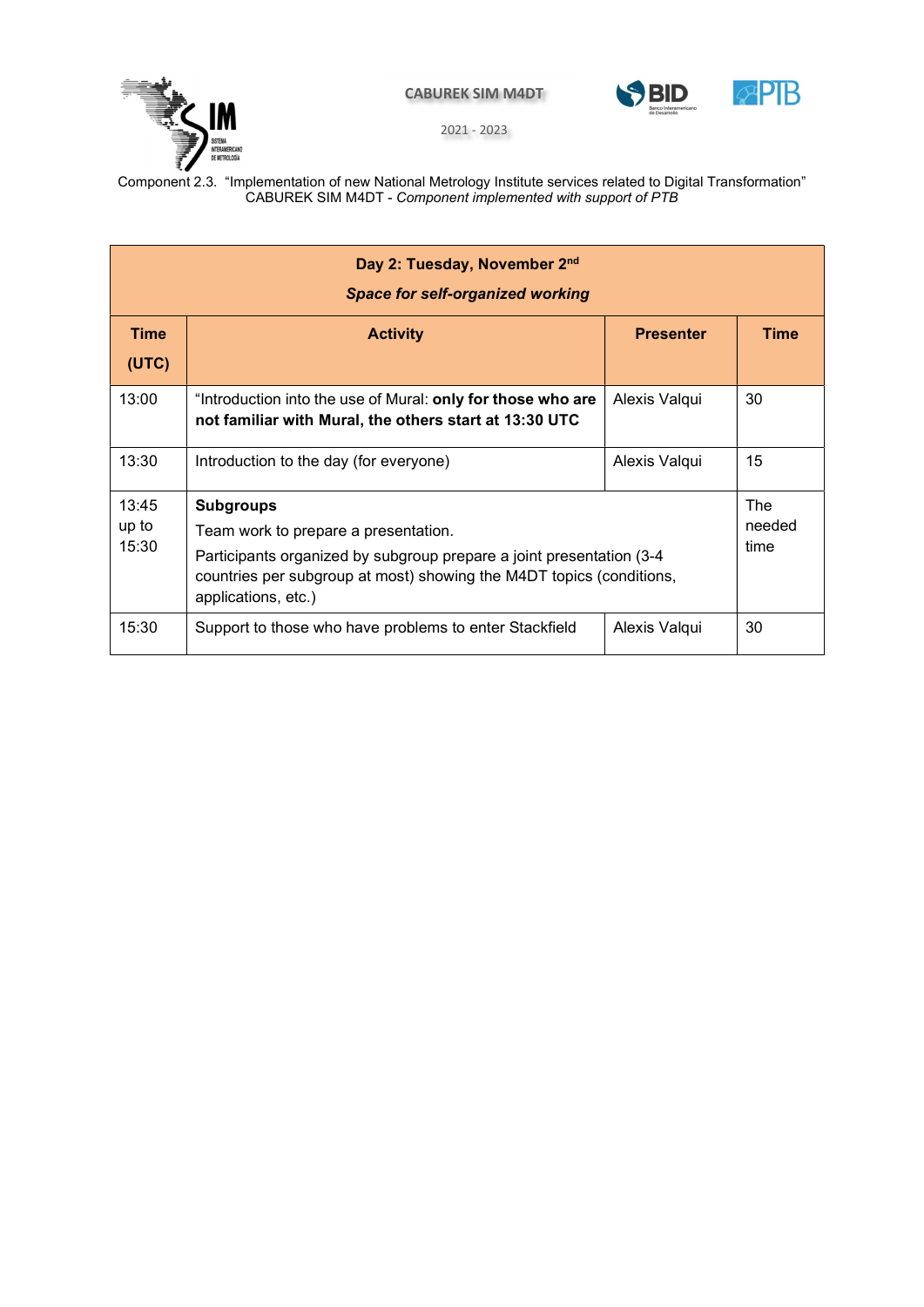





2021 - 2023

| Day 3 - Wednesday, November 3rd |                                                                                                  |              |                                            |                               |                            |    |  |  |
|---------------------------------|--------------------------------------------------------------------------------------------------|--------------|--------------------------------------------|-------------------------------|----------------------------|----|--|--|
| <b>Time</b><br>(UTC)            | <b>Activity</b>                                                                                  |              |                                            | <b>Presenter</b>              | <b>Time</b>                |    |  |  |
| 12:45                           | Logging in                                                                                       |              |                                            |                               | 15                         |    |  |  |
| 13:00                           | <b>Plenary</b>                                                                                   |              |                                            |                               |                            |    |  |  |
| 13:00                           | Start of the Day: Wrap up (Dynamics)                                                             |              |                                            | Alexis Valqui                 | 30                         |    |  |  |
| 13:30                           | <b>Parallel Sessions in the Working Groups (WG)</b>                                              |              |                                            |                               |                            |    |  |  |
|                                 | WG1 DCC (en)                                                                                     | WG2 DCC (sp) | WG3 Lab<br>automation &<br>remote cal (en) |                               | WG4 Lab<br>automation (sp) |    |  |  |
| 13:30                           | Open discussion guided by the coaches and selection of the best<br>presentation of the subgroups |              |                                            |                               | 60                         |    |  |  |
| 14:30                           | <b>Break</b>                                                                                     |              |                                            |                               | 10                         |    |  |  |
| 14:40                           | <b>Plenary - Presentation of first results</b>                                                   |              |                                            |                               |                            |    |  |  |
| 14:40                           | Presentation of experiences and discussion with<br>other WGs (6 min per WG + Q&A)                |              |                                            | Representatives of<br>each WG | 40                         |    |  |  |
| 15:20                           | <b>Group Photo</b>                                                                               |              |                                            |                               | <b>Mahdha Flores</b>       | 05 |  |  |
| 15:25                           | Evaluation of the presentations                                                                  |              |                                            | Alexis Valqui                 | 25                         |    |  |  |
| 15:50                           | Evaluation of the Subgroup work                                                                  |              |                                            | Alexis Valqui                 | 25                         |    |  |  |
| 16:15                           | Introduction to the tools for needs assessment and<br>explanation of next day activity           |              |                                            | <b>Mahdha Flores</b>          | 45                         |    |  |  |
| 17:00                           | <b>End of the day</b>                                                                            |              |                                            |                               |                            |    |  |  |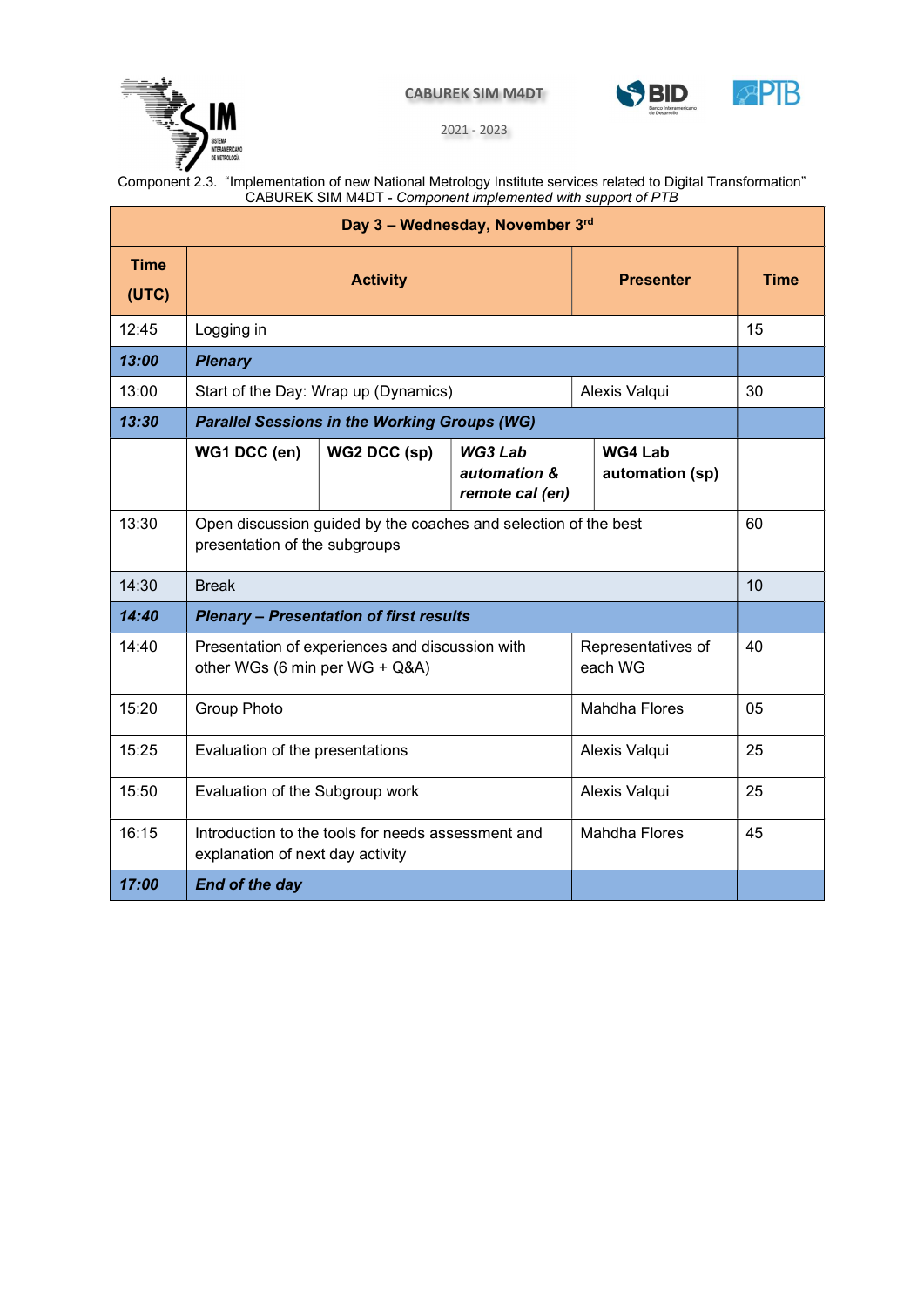



**APTB** 

2021 - 2023

| Day 4: Thursday, November 4th<br><b>Space for self-organized working</b> |                                                                                                                                                                                                                                                                                              |                  |             |  |  |
|--------------------------------------------------------------------------|----------------------------------------------------------------------------------------------------------------------------------------------------------------------------------------------------------------------------------------------------------------------------------------------|------------------|-------------|--|--|
| <b>Time</b><br>(UTC)                                                     | <b>Activity</b>                                                                                                                                                                                                                                                                              | <b>Presenter</b> | <b>Time</b> |  |  |
| 13:00                                                                    | Introduction to the day                                                                                                                                                                                                                                                                      | Alexis Valqui    | 15          |  |  |
| 13:15                                                                    | <b>Using Stackfield</b>                                                                                                                                                                                                                                                                      | Alexis Valqui    | 15          |  |  |
| 13:30<br>up to<br>16:30                                                  | <b>Subgroups</b><br>Team work to review the needs assessment tools.<br>Participants will review the documents of the CABUREK tools for<br>$\bullet$<br>needs assessment.<br>Participants will join with their counterparts for choosing the best tool<br>$\bullet$<br>for their own project. |                  |             |  |  |